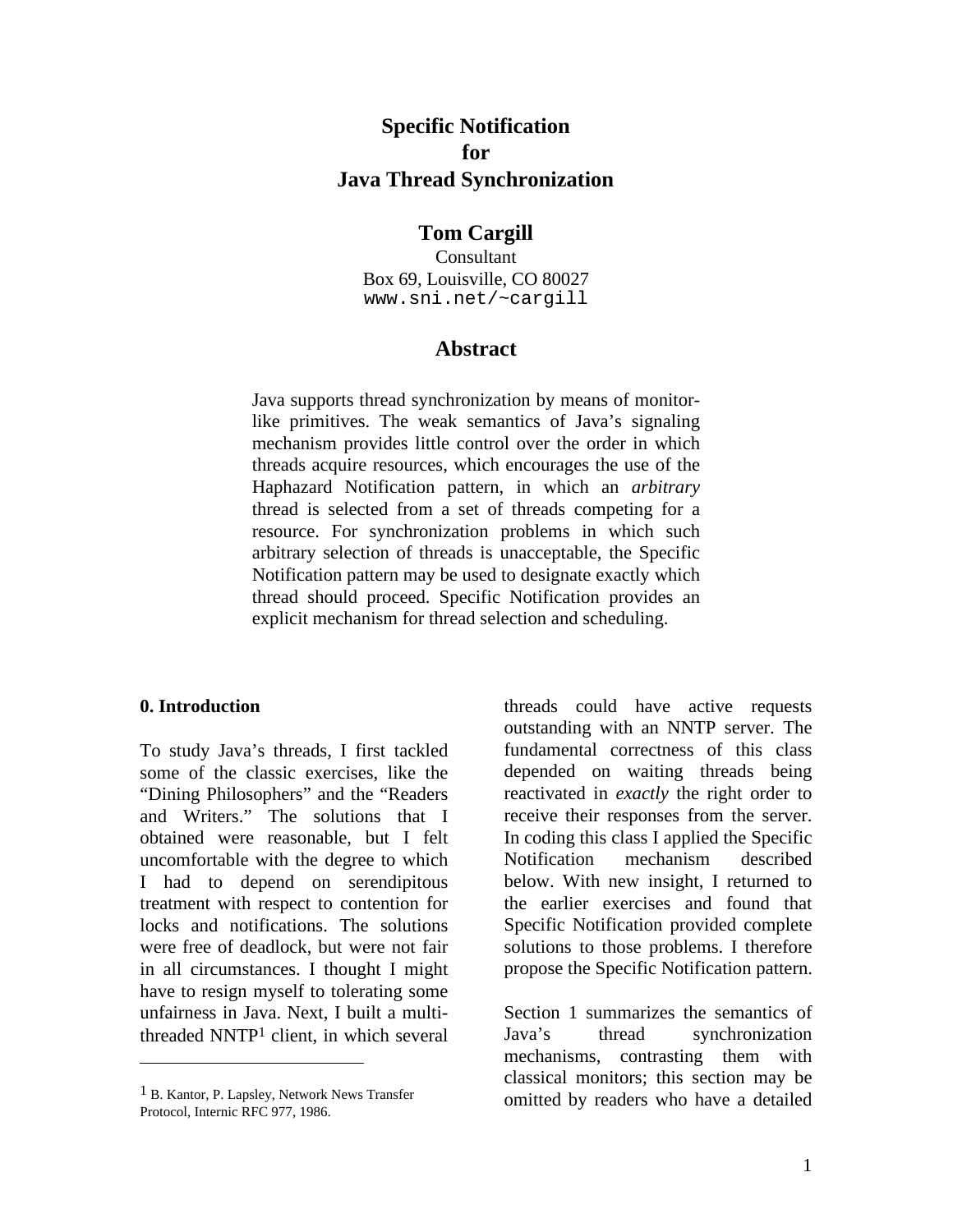knowledge of Java. Section 2 summarizes Java's conventional Haphazard Notification pattern, and discusses its limitations. Section 3 presents the Specific Notification pattern, and explains how it addresses those limitations. Section 4 offers additional examples of Specific Notification. Section 5 speculates that Specific Notification may be a member of a pattern language.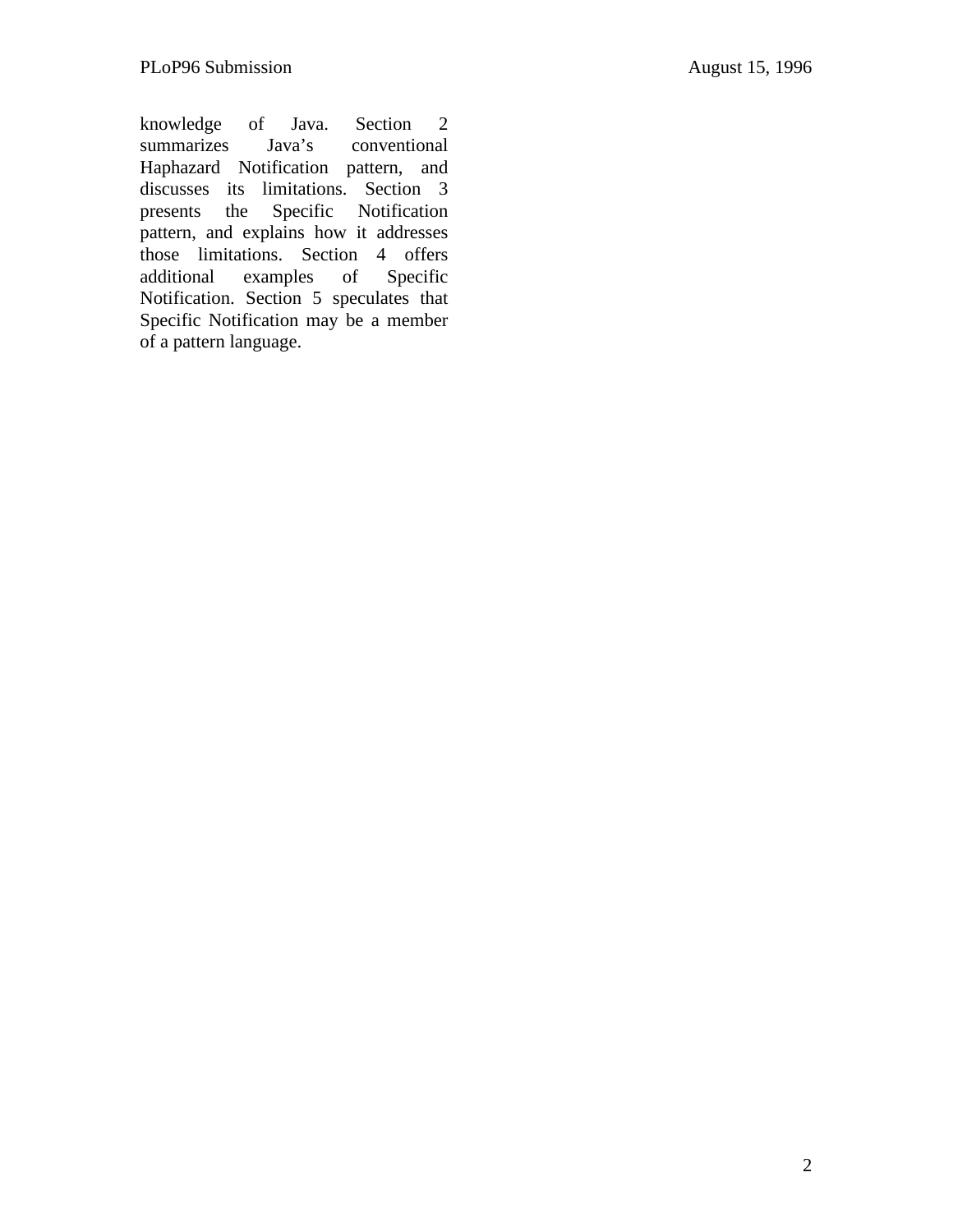#### **1. Java Thread Synchronization**

The semantics of Java's thread synchronization primitives<sup>2</sup> approximate those of classical monitors.3 A Java "lock" object corresponds to a monitor; Java's synchronized method4 corresponds to a monitor procedure; Java's wait and notify methods on a lock object correspond to the wait and signal operations of a monitor.

There are two significant differences between Java's semantics and classical monitors. First, Java locks have no associated condition variables. The wait and notify methods operate on the lock object itself, not on distinct condition variables. (Alternatively, a Java lock may be viewed as a monitor with a single, implicit condition variable.) Therefore, a waiting thread cannot be notified that a specific condition has been satisfied by another thread. Second, context switching between a notifying thread and a notified thread is not fair.5 Among a set of threads awaiting notification, the selection of the thread that receives the notification is arbitrary. Therefore, an unlucky thread can starve forever while waiting to acquire a resource, if there is sufficient ongoing competition from

http://www.aw.com/cp/javaseries.html.

-

<sup>3</sup> C.A.R Hoare, Monitors: An Operating System Structuring Concept. CACM 17:10, pp. 549–557, 1974.

 $4$  In fact, the synchronized method is merely syntactic sugar for the true primitive: the synchronized statement.

5 For a discussion of "fairness" see G. R. Andrews, Concurrent Programming, Addison-Wesley, 1991, pp. 83–86

other threads. Moreover, between the execution of a notify operation and the acquisition of the lock by the waiting thread that receives the notification, another thread may intervene to acquire the lock. The impact of these semantics is that a thread resuming from a wait operation cannot assume that it will find a specific state as left by the notifying thread. A thread continuing from a wait can assume that the lock invariant holds, but no more.

In general, thread priority has no bearing on Java's weak notification semantics. For example, a higher priority thread is *not* favored over a lower priority one in the selection of which should receive a notification. To illustrate the consequence of this, consider that two lower priority threads might starve a higher priority thread, if notification always happens to pass from one of the lower priority threads to the other. Thread priorities may be used to control the relative progress of threads when they are *not* interacting, but not when the are. For this reason, thread priority is ignored until Section 5.

## **2. Haphazard Notification**

The semantics of Java locks naturally lead to patterns in which a synchronized method waits in a loop until a required guard condition is met:

```
synchronized void f() {
 while( !guardCondition() )
    wait(); 1/6executeOperation();
  notifyAll();
}
```
 $<sup>2</sup>$  J. Gosling, et al., The Java Language Specification,</sup> Addison-Wesley, 1996,

 $^6$  The exception that may be thrown by wait is ignored in this code fragment.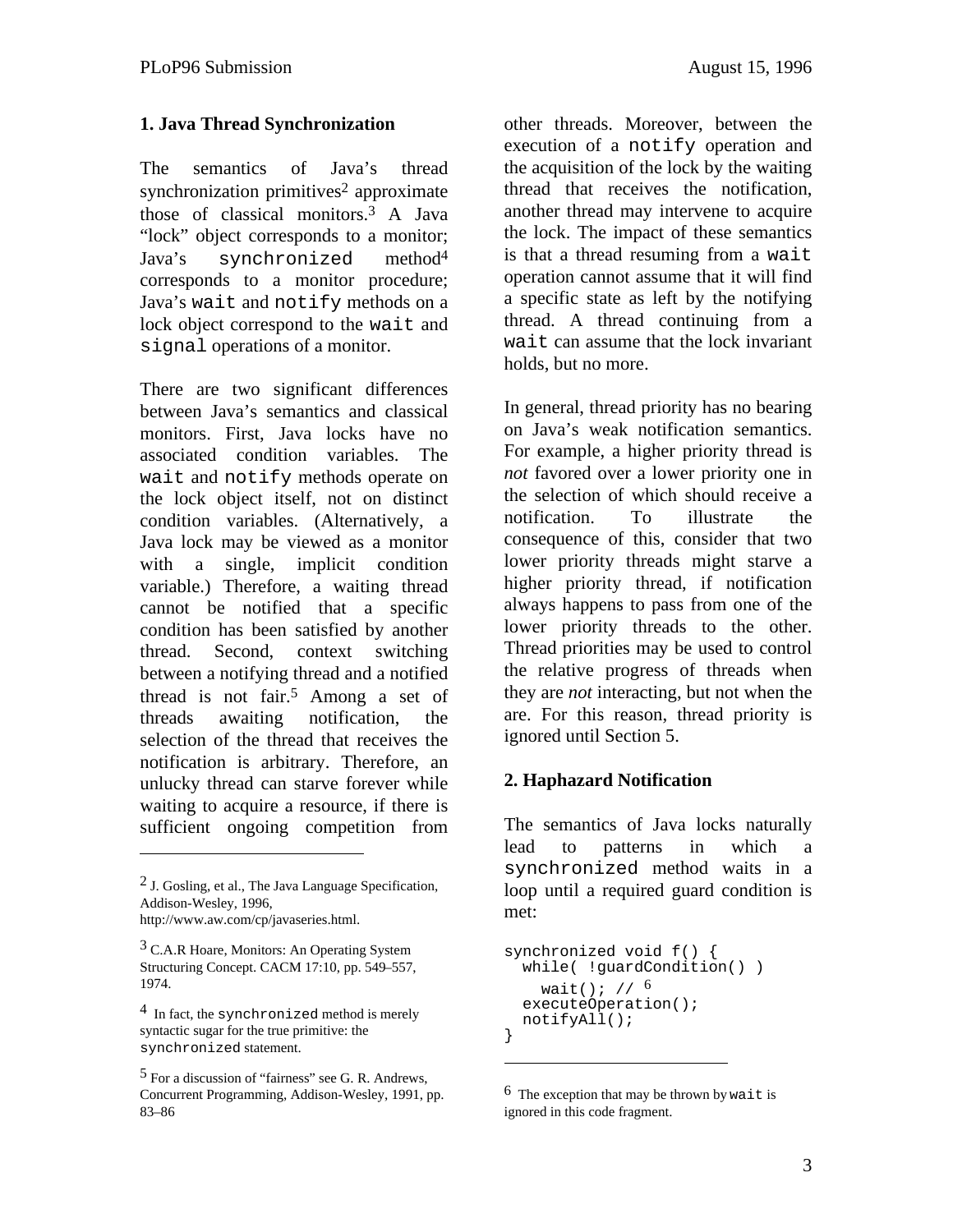The notifyAll primitive is a variation of notify in which all threads currently waiting on the lock are notified, and may start competing for the lock. In general, the notifyAll form must be used because there is no way to guarantee that a notify operation would resume a thread that is in a position to make progress. The use of notifyAll results in each waiting thread eventually<sup>7</sup> retesting its guard condition. Those threads that may proceed to use the resource will in turn notify all waiting threads.

Gosling et al. $8$  recommend this form as "good practice." Arnold and Gosling 9 state that "The condition test should *always* be in a loop." Lea10 describes it as the "standard coding idiom." The pattern has also been recommended for use in other languages. Lampson and Redell<sup>11</sup> state that, in Mesa, "The proper pattern of code for waiting is therefore:

 WHILE NOT <OK to proceed> DO WAIT c ENDLOOP

-

8 J. Gosling, et al., The Java Language Specification, Addison-Wesley, 1996, Chapter 16.

 $9 K.$  Arnold, J. Gosling, The Java Programming Language, Addison-Wesley, 1996, Chapter 9.

10 D. Lea, Concurrent Programming in Java, in preparation.

Birrell<sup>12</sup> offers "... the following general pattern, which I strongly recommend for all your uses of condition variables.

 WHILE NOT expression DO Thread.Wait(m,c) END;

Listing 1 shows a Java solution to Dijkstra's "Dining Philosophers" problem13 using Haphazard Notification. The solution is deadlock-free, because even-numbered philosophers pick up their left fork first, and odd-numbered philosophers pick up their right fork first.14 A weakness of this solution is that it does not guarantee fairness: a philosopher may wait without bound to acquire a given fork while another philosopher repeatedly acquires and releases that fork. The putDown method of class Fork uses notify, rather than notifyAll, as an optimization, since there is no point in notifying more that one waiting thread. However, as discussed above, the use of notify does *not* guarantee that the notified thread will be the next thread to acquire the lock. In particular, the thread that performs the notification may acquire the lock again for itself before the notified thread manages to do so.

The solution would become fair if a mechanism can be found that forces competing threads to alternate in their acquisition of a fork. How should this be accomplished?

<sup>7</sup> Strictly, Java does not guarantee that every thread progresses. Relative thread priorities and the availability of processors determine which threads make progress.

<sup>11</sup> B.W. Lampson, D.D. Redell, Experience with Processes and Monitors in Mesa, CACM 23:2, 105– 11, 1981.

<sup>&</sup>lt;sup>12</sup> A.D. Birrell, An Introduction to Programming with Threads, Tech. Report #35, Systems Research Center, Digital Equipment, Palo Alto, CA, 1989.

<sup>13</sup> E.W. Dijsktra, Hierarchical Ordering of Sequential Processes, Acta Informatica, 1:2, 115–138, 1971.

<sup>14</sup> T.A. Cargill, A Robust Distributed Solution to the Dining Philosophers Problem, Software — Practice and Experience, 12, 965–969, 1982.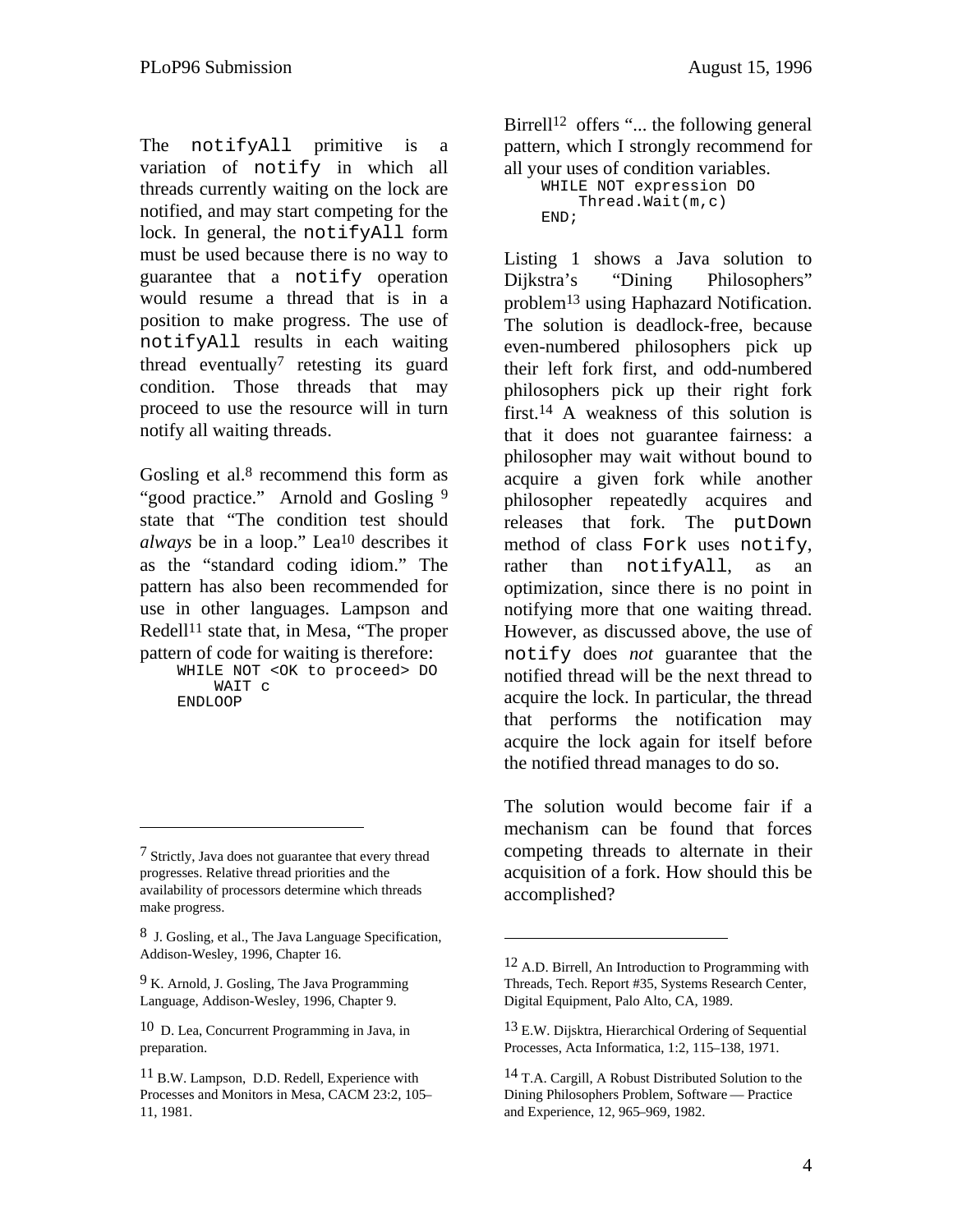## **3. Specific Notification Pattern**

The Specific Notification pattern addresses the arbitrary scheduling of Haphazard Notification.

## **3.1 Problem**

A family of threads must cooperate to synchronize their use of a shared resource. In general, a thread must defer its use of the resource until the resource achieves an appropriate state. Many threads may wait for the resource concurrently, and for diverse reasons.

## **3.2 Context**

Specific Notification is applicable when the arbitrary selection of a thread by notify, or the arbitrary scheduling of threads following notify and notifyAll provide insufficient control with respect to the order in which threads acquire a resource. The lack of ordering may be unsatisfactory merely because it is unfair, or because an application-specific policy constrains the order in which threads must acquire the resource. (An application-specific policy is illustrated in Section 4.)

## **3.3 Solution**

Remove thread selection and scheduling from the purview of the built-in primitives, and place it explicitly under program control. To do this, create a *separate lock object for each set of threads that must be notified together.* Notification may then be applied to a specific lock object, which results in the activation of precisely the corresponding set of threads. If the set of threads is known to be a singleton, then exactly

one thread is activated, by the use of notify. For an arbitrary set of threads, notifyAll should be used.

In general, the only property shared by the threads waiting for a specific notification lock is that they are to be reactivated simultaneously. The number of lock objects is therefore determined by the number of such sets of threads. For some resources, a fixed set of locks may suffice; for other resources, the set of locks may be determined dynamically, and may even grow without bound.

## **3.4 Example**

Listing 2 shows the Fork class from Listing 1 rewritten to use Specific Notification. Each Fork object has a Vector<sup>15</sup> of lock objects called snq (specific notification queue). As a thread enters the pickUp method (which is *not* a synchronized method), it creates a new object, snl (specific notification lock), for exclusive use as its specific notification lock. If the thread must wait, it must leave itself holding the lock on snl. It therefore locks snl *before* locking this (the Fork object). The thread cannot block when acquiring snl, because the identity of snl is local. The thread may block in trying to acquire this, just as it might have blocked when entering the synchronized version of pickUp (Listing 1). Having acquired the lock on the Fork object, the thread determines whether or not it may proceed to use the Fork object. If any other thread has a lock object in the specific notification

<sup>15</sup> Class Vector is a member of the standard java.util package.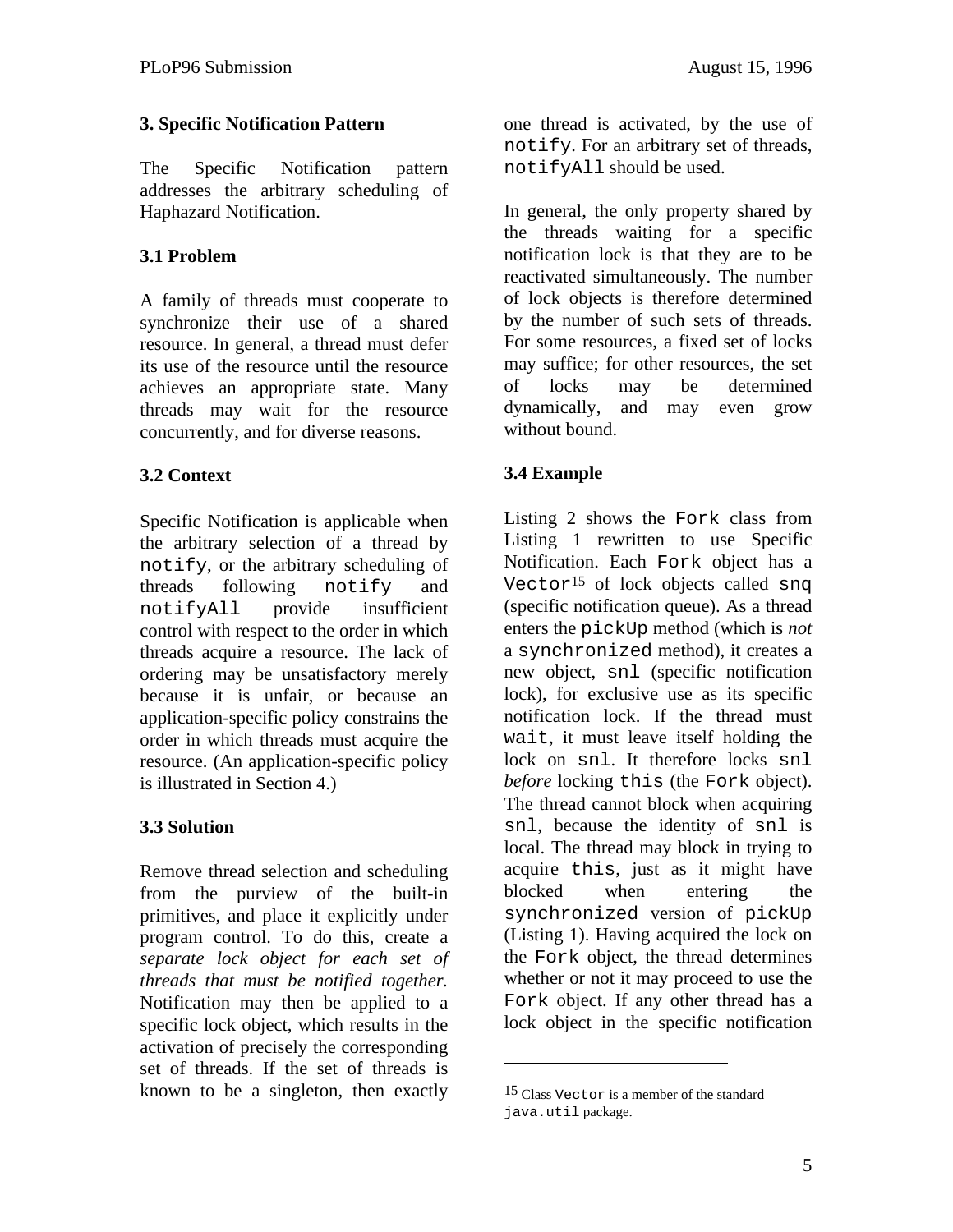queue, this thread must wait. Before waiting, the thread releases the lock on the Fork object. The wait operation is applied specifically to snl. Any snl object is used at most once as a lock.

The putDown method, which remains synchronized, is simpler. First, a thread that is relinquishing the Fork object removes its own specific notification lock from the head of the specific notification queue. If the queue is non-empty, then there is at least one thread waiting to acquire this Fork object. Before notifying the thread at the head of the queue, the active thread must acquire the corresponding specific notification lock. The notify operation activates exactly the designated thread. No other thread may intervene ahead of the designated thread.

## **3.5 Costs**

Specific Notification incurs a programming cost, which must not be overlooked. The programmer must assume greater responsibility in terms of maintaining the integrity of shared objects and the progress of threads. The benefits of increased control over threads are paid for with greater diligence in design and coding. If the behavior of Haphazard Notification is acceptable, there is no reason to introduce this burden.

The execution costs of Specific Notification are hard to characterize, but are generally better conditioned than those of Haphazard Notification. Where thread contention is low, Haphazard Notification is efficient because notifyAll operations act on queues that are expected to be empty. Under low contention, Specific Notification goes

further, by eliminating redundant notifications entirely, usually at the cost of more mechanism when notification is required. Under high contention, the performance of Haphazard Notification degrades: in general, of a large set of threads that are activated to re-evaluate their guard conditions, only a few (usually zero or one) actually make useful progress. The performance of Specific Notification does not degrade under high contention: the notification operations performed remain exactly those that are required.

## **4. Further Examples**

This section offers two further examples of Specific Notification.

#### **4.1 Reader and Writers**

Listing 3 shows part of a solution to the "Readers and Writers" problem<sup>16</sup>. Class Resource has methods beforeRead, beforeWrite, afterRead and afterWrite, which must be called before and after their respective operations. The integer fields readers and writers record the number of active readers and writers, respectively, preserving the invariants (readers==0 or writers==0) and writers<=1. The readersWaiting field records the number of readers waiting to acquire the resource. All reader threads wait on the Resource object itself and are notified collectively by notifyAll in method afterWrite. This illustrates Specific Notification of a set of threads. Note that beforeRead does not use a while

<sup>16</sup> Courtois, Heymans, Parnas, Concurrent Control with "readers" and "writers," CACM 14:10, 667-668, Oct., 1971.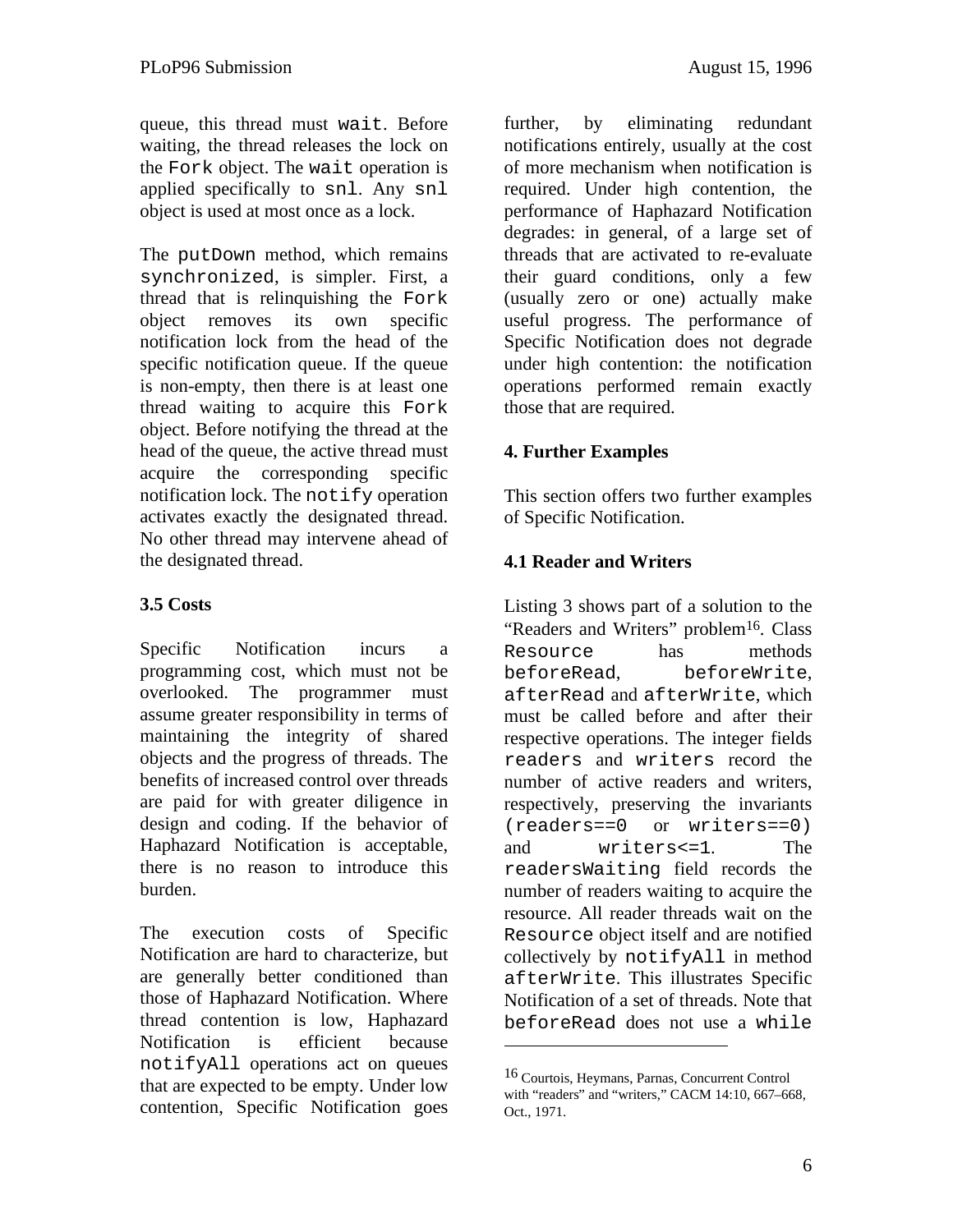loop to test its guard condition, as it would under Haphazard Notification. Exactly the set of threads notified from afterWrite become the active readers (possibly joined by later arrivals). Fairness among writer threads is achieved by using Specific Notification to individual threads. Writer threads wait on lock objects that are enqueued in a Vector called writerQ. The Specific Notification is performed in the method notifyWriter, which is called from both afterRead and afterWrite, when needed.

## **4.2 NNTP Client**

Listing 4 is abstracted from a multithreaded NNTP client, which uses Specific Notification. Each thread that enters the client object with a query for the NNTP server calls sendAndWait to transmit a sequence of commands to the server. Responses from the server are returned in the order they were transmitted. Client threads must therefore be directed to read their responses in the same order that they sent their requests. After transmitting its request, if another thread is seen ahead, the thread waits in sendAndWait on a Specific Notification lock placed in a queue. After waiting (if necessary) and then reading a response from the server, each thread calls afterReading to notify exactly the thread behind it, if there is one.

## **5. Speculation**

The Specific Notification pattern may be a member of a pattern language that addresses Java's weak context switching semantics in general. Another problem is to arrange that a set of *independent*

threads, which have no intrinsic reason to communicate, share a set of processors such that all of the threads make progress. A Java virtual machine may timeslice the execution of threads at the same priority, but is not obliged to do so. The semantics of the Thread.yield primitive are not strong enough to guarantee that N (or more) threads can share N-1 processors fairly. As with Specific Notification, the solution is to program explicitly with the weak primitives such that the virtual machine is forced to produce the desired effect. The problem can be solved by adding a high priority thread that awakens periodically and adjusts the relative priorities of the other threads, so that each is guaranteed to dominate from time to time, and therefore make progress.

## **6. Summary**

Using Specific Notification, a Java program takes responsibility for explicitly determining the set of threads to be activated by a notify operation, rather than subject itself to the arbitrary built-in semantics. The additional implementation complexity is warranted in programs where correctness or fairness considerations make haphazard synchronization intolerable.

## **7. Acknowledgments**

Discussions with Doug Lea helped to clarify my thinking on several topics addressed in this paper. Thanks also to Adam McClure and Hans Rohnert for their comments on earlier drafts.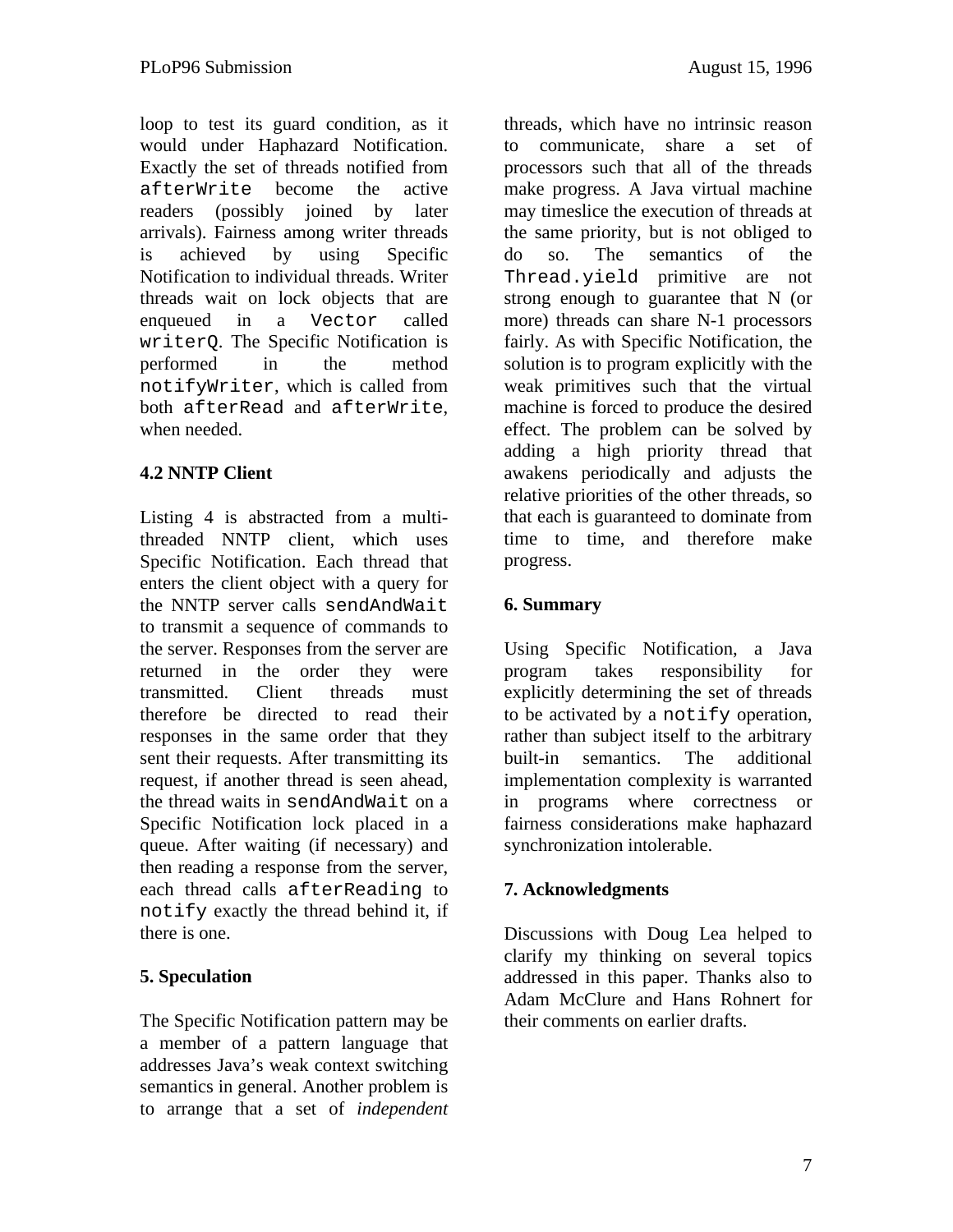}

```
class Fork {
private boolean free = true;
synchronized void pickUp(){
   while( !free ) {
      try {
         width();
      }
      catch(Exception exc) {
         Thread.currentThread().stop();
      }
   }
   free = false;
}
synchronized void putDown() {
   free = true;
   notify();
}
}
class Phil implements Runnable {
private Fork a, b;
Phil(Fork a, Fork b) {
   this.a = a;
   this.b = bi}
public void run(){
   while( true ){
      // thinking
      a.pickUp();
      b.pickUp();
      // eating
      b.putDown();
      a.putDown();
   }
}
}
class Dining {
public static void main(String[] argv){
   int size = 5;Fork[] forks = new Fork[size];
   for( int i=0; i<size; ++i)
      forks[i] = new Fork();for( int i=0; i<size; ++i ){
      Fork a = forks[i];
      Fork b = forks[(i+1)\size];
      Phil p;
      if( i 2 == 0 )p = new Phil(a, b);else
         p = new Phil(b, a);new Thread(p).start();
   }
}
```
Listing 1: Dining Philosophers using Haphazard Notification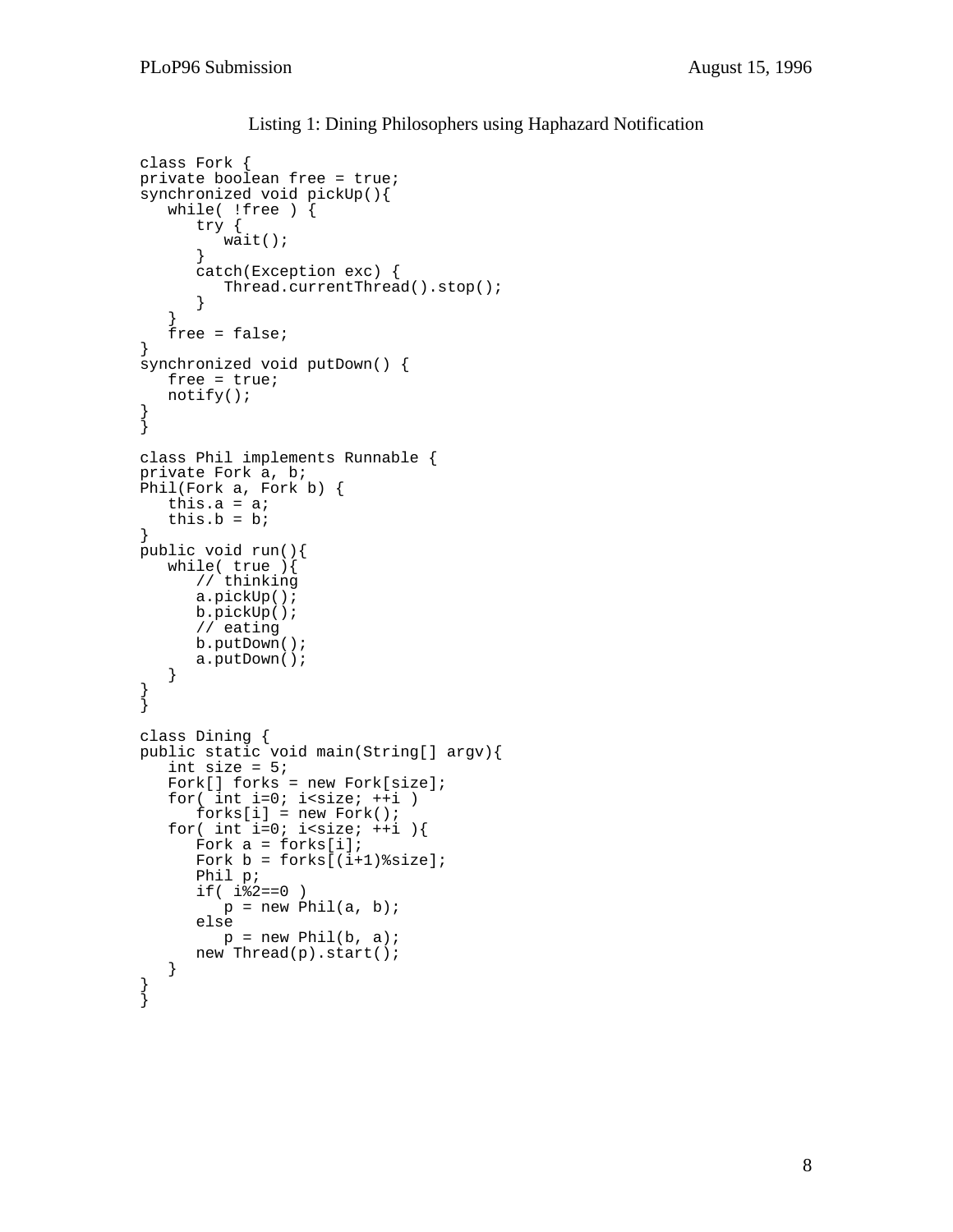```
class Fork {
private Vector snq = new Vector();
void pickUp(){
   Object snl = new Object();
   boolean mustWait;
   synchronized( snl ) {
      synchronized( this ) {
         mustWait = !snq.isEmpty();
         snq.addElement(snl);
      }
      if( mustWait ) {
         try {
            snl.wait();
         }
         catch(Exception exc) {
            Thread.currentThread().stop();
         }
      }
   }
}
synchronized void putDown() {
   snq.removeElementAt(0);
   if( !snq.isEmpty() )
      synchronized(snq.firstElement() ) {
         snq.firstElement().notify();
      }
}
}
```
#### Listing 2: Class Fork using Specific Notification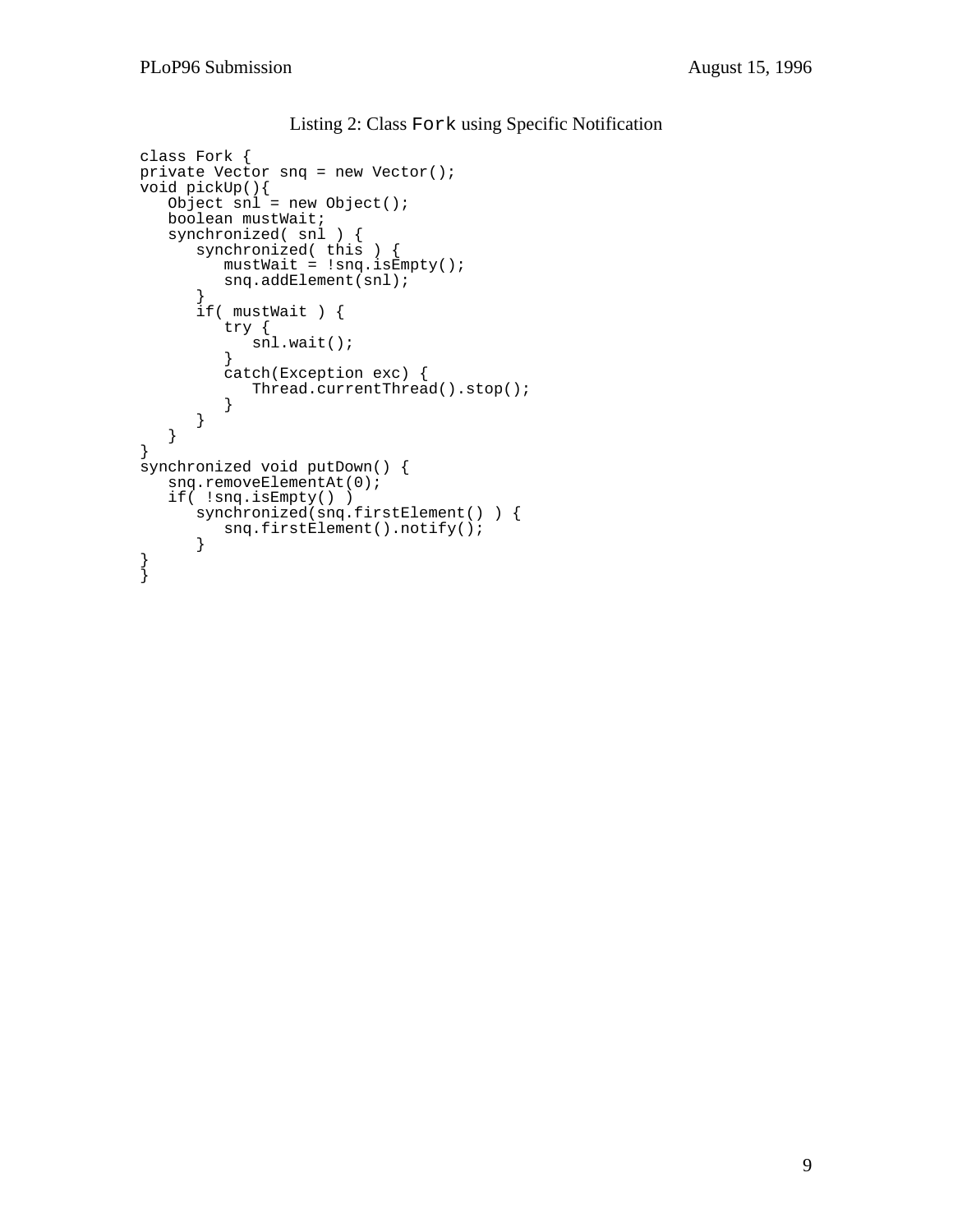```
Listing 3: Readers and Writers using Specific Notification
class Resource {
private int writers = 0, readers = 0, readersWaiting = 0;
private Vector writerQ = new Vector();
synchronized void beforeRead() {
   if( writerQ.size()==0 && writers==0 \big) {
      readers += 1;
      return;
   }
   readersWaiting += 1;
   try {
      wait();
   \} catch(Exception e) { Thread.currentThread().stop(); }
}
void beforeWrite() {
   Object snl = new Object();
   synchronized(snl) {
      synchronized(this) {
         if( writerQ.size()==0 && writers+readers==0 ) {
            writers += 1;
            return;
         }
         writerQ.addElement(snl);
      }
      try {
         snl.wait();
      } catch(Exception e) { Thread.currentThread().stop(); }
   }
}
synchronized void afterRead() {
   readers -= 1;
   if( readers==0 )
      notifyWriter();
}
synchronized void afterWrite() {
   writers - 1;
   readers = readersWaiting;
   readersWaiting = 0;
   if( readers > 0 )
      notifyAll();
   else
      notifyWriter();
}
private void notifyWriter() {
   if( writerQ.size() > 0) {
      Object snl = writerQ.firstElement();
      writerQ.removeElementAt(0);
      synchronized(snl) {
         snl.notify();
      }
      writers += 1;}
}
```